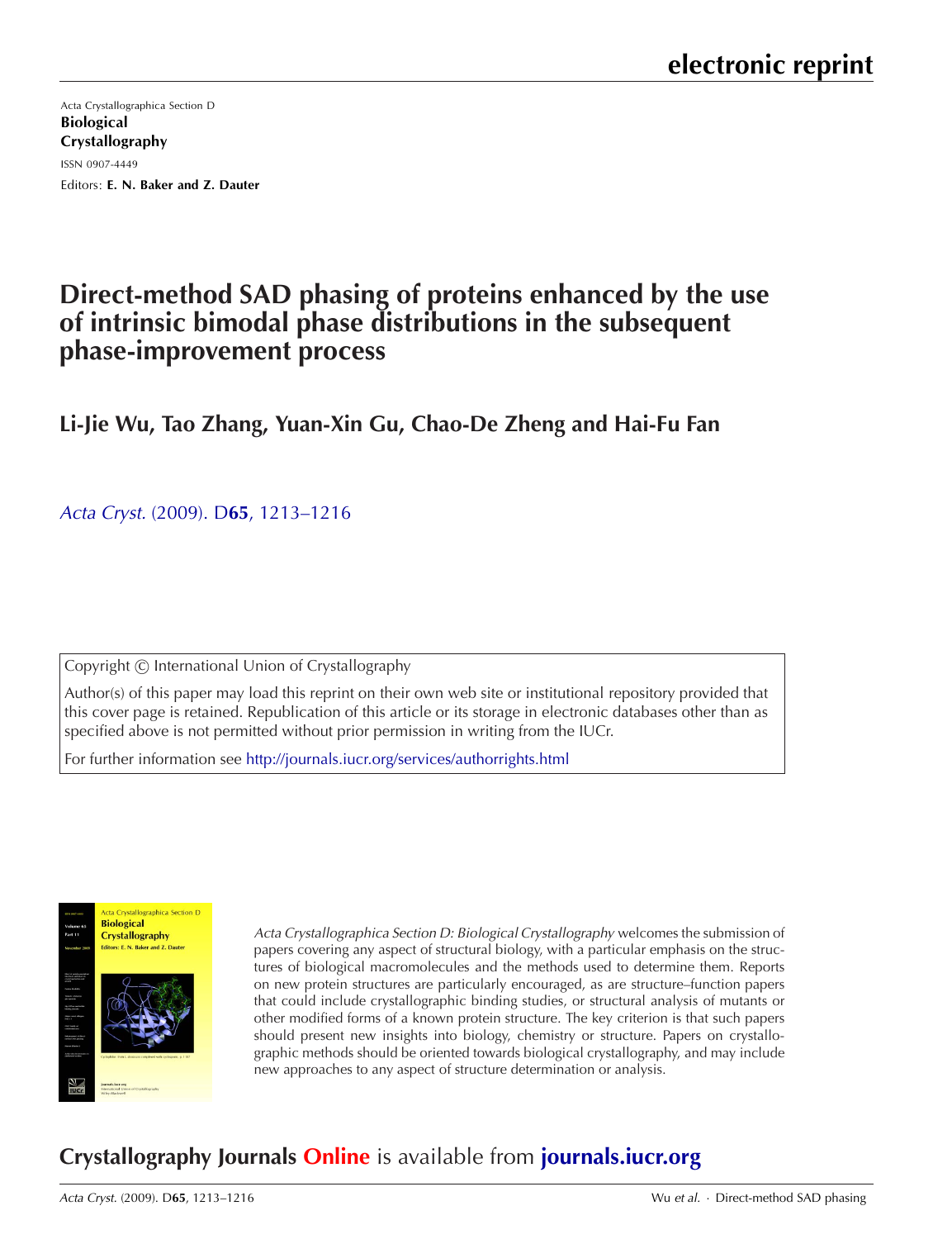Received 11 April 2009 Accepted 11 September 2009

Acta Crystallographica Section D Biological Crystallography

ISSN 0907-4449

### Li-Jie Wu,<sup>a</sup> Tao Zhang, $a,b$ Yuan-Xin Gu,<sup>a</sup> Chao-De Zheng<sup>a</sup> and Hai-Fu Fan $^{a_{*}}$

<sup>a</sup>Beijing National Laboratory for Condensed Matter Physics, Institute of Physics, Chinese Academy of Sciences, Beijing 100190, People's Republic of China, and <sup>b</sup>School of Physical Sciences and Technology, Lanzhou University, Gansu, Lanzhou 730000, People's Republic of China

Correspondence e-mail: fanhf@cryst.iphy.ac.cn

## Direct-method SAD phasing of proteins enhanced by the use of intrinsic bimodal phase distributions in the subsequent phase-improvement process

A modified SAD (single-wavelength anomalous diffraction) phasing algorithm has been introduced in the latest version of the program OASIS. In addition to direct-method phases and figures of merit, Hendrickson–Lattman coefficients that correspond to the original unresolved bimodal phase distributions are also output and used in subsequent phase-improvement procedures in combination with the improved phases. This provides the possibility of rebreaking the SAD phase ambiguity using the ever-improving phases resulting from the phase-improvement process. Tests using experimental SAD data from six known proteins showed that in all cases the new treatment produced significant improved results.

#### 1. Introduction

SAD phasing is nowadays the method of choice in solving de novo protein structures. However, the problem of phase ambiguity is intrinsic to the SAD method, i.e. SAD experiments do not lead to unique phase estimations for individual reflections but instead just to a phase doublet. Direct methods have proved to be very efficient in breaking the SAD phase ambiguity (Watanabe et al., 2005; Yao et al., 2006). The relevant theory and practice has been summarized and discussed by Yao et al. (2008). On the other hand, since anomalous diffraction signals are rather weak, initial phases from SAD methods are accompanied by large errors. It is essential to improve the initial phases (Sha et al., 1995) by using some kind of phase-improvement procedure, in particular the solventflattening technique (Wang, 1985). A typical implementation of an OASIS-aided SAD phasing and phase-improvement process is the iteration of OASIS, DM (Cowtan & Main, 1993; Collaborative Computational Project, Number 4, 1994) and a model-building program such as ARP/wARP (Perrakis et al., 1999), RESOLVE (Terwilliger, 2000) or AutoBuild (Terwilliger et al., 2008) in PHENIX (Adams et al., 2002). In one of our previous papers (Wang et al., 2004), we stated

the Hendrickson–Lattman coefficients are also output and can be used by the subsequent density modification.

At the time, what we meant by 'the Hendrickson–Lattman coefficients' were those corresponding to the direct-method phases and figures of merit. We subsequently found that this is unnecessary, since either DM or RESOLVE will calculate such Hendrickson–Lattman (HL) coefficients (Hendrickson & Lattman, 1970) from the input direct-method phases and figures of merit in the absence of input HL coefficients. Hence, up to OASIS-2006 (Zhang et al., 2007) no HL coefficients are

 $\circ$  2009 International Union of Crystallography Printed in Singapore – all rights reserved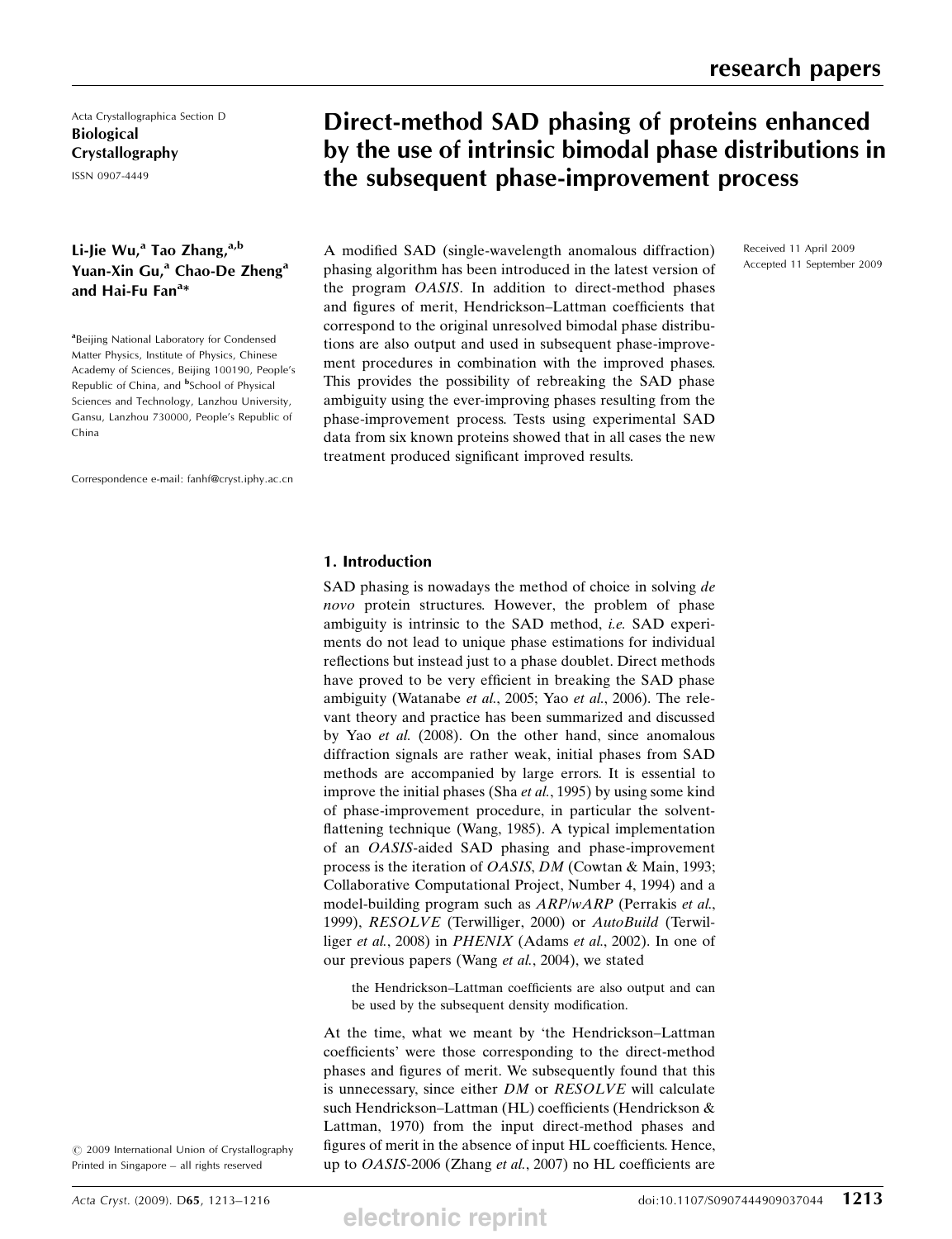#### Table 1

Test samples.

| Protein         | No. of residues<br>per AU | Space<br>group | $X$ -ray<br>wavelength $(A)$ | Anomalous<br>scatterers<br>per AU | $\langle  \Delta F  \rangle / \langle F \rangle$<br>$\mathcal{O}_0$ | Data<br>multiplicity | Solvent<br>content $(\%)$ | Resolution<br>limit(A) | Reference                     |
|-----------------|---------------------------|----------------|------------------------------|-----------------------------------|---------------------------------------------------------------------|----------------------|---------------------------|------------------------|-------------------------------|
| Azurin          | 129                       | $P_{4,22}$     | 0.97                         | $1 \times Cu$                     | 1.45                                                                | 10.0                 | 0.45                      | 1.9                    | Dodd <i>et al.</i> (1995)     |
| Set7/9          | 586                       | $P2_12_12_1$   | 0.9794                       | $12 \times$ Se                    | 7.03                                                                | 3.8                  | 0.50                      | 2.8                    | Wilson <i>et al.</i> $(2002)$ |
| Tom70p          | 1086                      | P2,            | 0.9789                       | $24 \times$ Se                    | 4.35                                                                | 3.3                  | 0.45                      | 3.3                    | Wu & Sha (2006)               |
| TT0570          | 1206                      | $P2_{1}2_{1}2$ | 1.5418 (Cu $K\alpha$ )       | $22 \times S$                     | 0.57                                                                | 29.2                 | 0.47                      | 2.1                    | Watanabe et al. (2005)        |
| <b>TTHA1012</b> | 213                       | $P2_12_12_1$   | 2.291 (Cr $K\alpha$ )        | $2 \times S$                      | 0.83                                                                | 13.5                 | 0.47                      | 2.2                    | PDB code 2yzy <sup>†</sup>    |
| Xylanase        | 303                       | $P2_1$         | 1.49                         | $5 \times S$                      | 0.56                                                                | 15.9                 | 0.37                      | 1.8                    | Ramagopal et al. (2003)       |

† A. Ebihara, N. Watanabe, S. Yokoyama & S. Kuramitsu (unpublished work).

Table 2

| Phase errors $(°)$ in different phasing stages. |  |  |  |  |  |
|-------------------------------------------------|--|--|--|--|--|
|-------------------------------------------------|--|--|--|--|--|

|                 |                     | DΜ       |      | AutoBuild |      |  |
|-----------------|---------------------|----------|------|-----------|------|--|
| Protein         | <i><b>OASIS</b></i> | $\rm(i)$ | (ii) | (i)       | (ii) |  |
| Azurin          | 60.9                | 47.1     | 48.2 | 34.9      | 47.1 |  |
| Set7/9          | 48.7                | 27.5     | 31.5 | 22.3      | 28.6 |  |
| Tom70p          | 62.3                | 45.0     | 50.4 | 39.9      | 43.9 |  |
| TT0570          | 61.1                | 48.8     | 50.6 | 21.4      | 41.2 |  |
| <b>TTHA1012</b> | 62.2                | 52.7     | 53.7 | 34.8      | 52.8 |  |
| Xylanase        | 62.5                | 56.9     | 57.4 | 31.8      | 56.3 |  |

actually output in addition to the direct-method phases and figures of merit. The program OASIS has now been modified to enable the calculation and output of HL coefficients that correspond to unresolved bimodal phase distributions from a SAD experiment. For this purpose, the subroutine HENDFT.F of the program SOLVE (Terwilliger & Berendzen, 1999) has been incorporated into OASIS. The HL coefficients are calculated according to the formula

$$
P_{\text{anom}}(\varphi_{\mathbf{h}}) = N \exp\{-[\Delta F - 2F'' \sin(\varphi_{\mathbf{h}} - \varphi'_{h})]^2 / 2E^2\} \tag{1}
$$

This is the same formula as used in the solution of the structure of crambin (Hendrickson & Teeter, 1981), where  $\varphi_{\bf h}$  is the phase of  $\langle \mathbf{F}_{h} \rangle$ , which is equal to  $(\mathbf{F}_{h}^{+} + \mathbf{F}_{h}^{-})/2 = [(|F^{+} + F^{-}|)/2]$ <br>2 exp(im) N is the normalizing factor  $\Delta F - F^{+} - F^{-} F''$  is the  $2$  exp( $i\varphi_h$ ), N is the normalizing factor,  $\Delta F = F^+ - F^-$ , F'' is the structure-factor magnitude contributed from the imaginarystructure-factor magnitude contributed from the imaginarypart scattering of the anomalous scatterers,  $\varphi'_{\mathbf{h}}$  is the phase contributed from the real-part scattering of the anomalous scatterers and  $E$  is the standard error. These HL coefficients will be output directly to the subsequent phase-improvement programs. Hence, in the latest version of OASIS two different kinds of phase information are output simultaneously. One is the result of SAD phasing expressed as the direct-method phases and figures of merit, while the other is the original unresolved bimodal SAD-phase distribution expressed as HL coefficients. During the subsequent phase-improvement process, the former is used to calculate an electron-density map and is to be improved, while the latter is used for combination with the improved result. Doing this implies that experimental SAD-phase ambiguities are rebroken in each stage of improvement by a set of ever-improving phases. In the following, it will be seen how the power of SAD phasing is enhanced by this treatment.

#### 2. Test data

SAD data from the six proteins listed in Table 1 were used in the test. They cover selenium, copper and sulfur SAD data collected using synchrotron radiation, Cr  $K\alpha$  and Cu  $K\alpha$ X-rays. The size of the proteins ranges from 129 to 1206 amino acids per AU (asymmetric unit). The high-resolution limit of the data is far lower than 'atomic resolution', ranging from 1.8 to 3.3 Å. The sample data represent situations of varying difficulty arising from various unfavourable features. The azurin data have an overall completeness of only  $~60\%$ . Set7/9 has a high-resolution limit of  $2.8 \text{ Å}$  and a multiplicity of 3.8. Tom70p has a high-resolution limit of  $3.3 \text{ Å}$  with a multiplicity as low as 3.3 and the crystal has suffered serious radiation damage during data collection. The other three data sets are all difficult sulfur SAD data with very low Bijvoet ratios  $(\langle \Delta F \rangle / \langle F \rangle)$ . Of the data sets, Tom70p, TTHA1012 and vylanase are three extremely difficult cases. In particular xylanase are three extremely difficult cases. In particular, xylanase has a solvent content of only 37%. The data set was concluded by Ramagopal et al. (2003) as lacking 'sufficient phasing power to produce interpretable electron-density maps'. Structures of all the sample proteins are already known. Calculations of phase errors were made against the known structure model given by the original authors.

#### 3. Test and results

Test calculations for each set of data passed through three steps: direct-method SAD phasing using OASIS, density modification using DM (Cowtan & Main, 1993; Collaborative Computational Project, Number 4, 1994) and model building and refinement using AutoBuild (Terwilliger et al., 2008) in PHENIX (Adams et al., 2002). From the second step onward, the calculations were split into two parallel paths: (i) both HL coefficients and direct-method phases and figures of merit obtained from *OASIS* were input to *DM* and *AutoBuild*, and (ii) only direct-method phases and figures of merit from OASIS were input to DM and AutoBuild. Results from the two paths are listed in Tables 2 and 3 under the column headings (i) and (ii), respectively. Table 2 shows overall averaged phase errors (weighted by  $mF_{\alpha}$ , where m is the figure of merit and  $F<sub>o</sub>$  is the observed structure-factor magnitude) in different phasing stages for the six test proteins. In all cases, the phase errors that result from DM and AutoBuild through path (i) are obviously lower than those through path (ii). Table 3 shows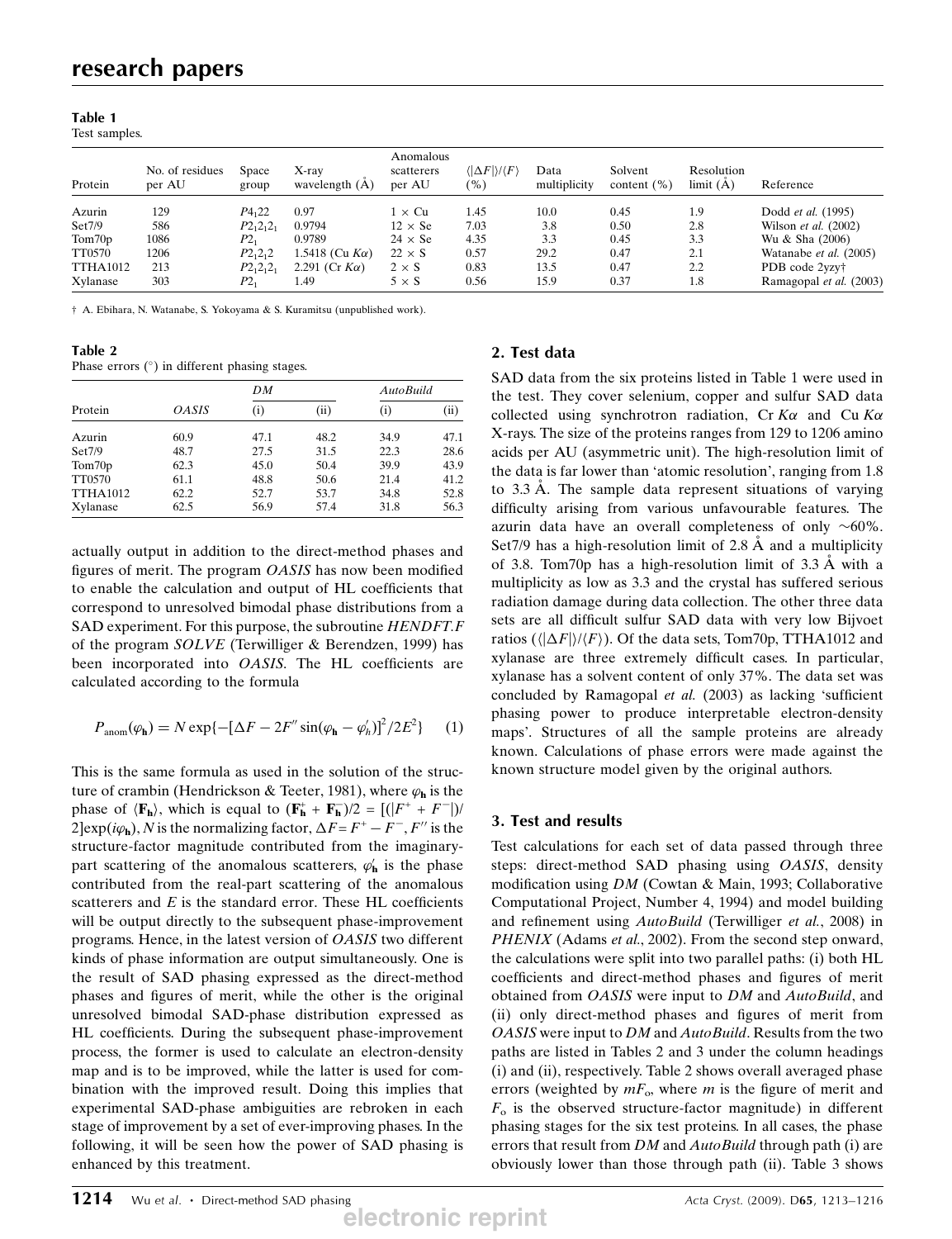| Table 3                                                          |  |  |
|------------------------------------------------------------------|--|--|
| Results of model building by <i>AutoBuild</i> in <i>PHENIX</i> . |  |  |

|                 | $R^{+}$ (%) |      | $R_{\text{free}}$<br>(%) |      | No. of built<br>residues§ |      | No. of assigned<br>residues |          | Built<br>percentage <sup>††</sup><br>$( \% )$ |      |
|-----------------|-------------|------|--------------------------|------|---------------------------|------|-----------------------------|----------|-----------------------------------------------|------|
| Protein         | $_{(1)}$    | (11) | $_{(1)}$                 | (11) | (i)                       | (i)  | (i)                         | (ii)     | $\left( i\right)$                             | (ii) |
| Azurin          | 38          | 44   | 42                       | 44   | 87                        | 86   | 17                          | $\theta$ | 67                                            | 67   |
| Set7/9          | 24          | 26   | 27                       | 31   | 548                       | 478  | 530                         | 410      | 94                                            | 82   |
| Tom70p          | 31          | 36   | 37                       | 40   | 859                       | 748  | 66                          | 50       | 79                                            | 69   |
| TT0570          | 19          | 30   | 23                       | 33   | 1182                      | 1065 | 1156                        | 881      | 98                                            | 88   |
| <b>TTHA1012</b> | 33          | 49   | 38                       | 53   | 128                       | 122  | 78                          | 11       | 60                                            | 57   |
| Xylanase        | 16          | 46   | 20                       | 48   | 309‡‡                     | 175  | 301                         | $\theta$ | 100                                           | 58   |

† R is the residual factor,  $R = \sum_h w |F_o| - |F_e| / \sum_h w |F_o|$ . ‡  $R_{\text{free}}$  is the residual factor calculated from a randomly selected subset of reflections which are not involved in refinement of the structural model. § The number of residues built in the structure model. } The number of residues in the structure model which have been assigned into the amino-acid sequence. †† The ratio between the number of built residues and the total number of residues in the AU expressed as a percentage. ‡‡ The AutoBuild output for xylanase consists of the total of 303 residues in the AU plus six residues in two separate short chains. The latter may come from ghost densities in the map input to model building.

the results of model building using AutoBuild in PHENIX. Again, the use of HL coefficients output from OASIS led to significantly better results. Note that while the OASIS-aided model completion (involving *OASIS*, *DM* and *AutoBuild*) was running in iterative mode, only results from the first cycle of iteration are shown in Table 3. It can be seen in Table 3 that for the data sets azurin, Tom70p and TTHA1012 a common feature of the results is the low built percentage  $(\langle 80\% \rangle)$  and the large difference between the number of built residues and the number of assigned residues. This may be a consequence of certain unfavourable features of the data sets. For azurin, the low overall completeness ( $\sim 60\%$ ) is probably the reason. Nevertheless, one more cycle of path (i) iteration led to a model that consisted of 121 residues all assigned into the sequence and the built percentage increased from 67 to 94%. For TTHA1012, one more cycle of path (i) iteration resulted in a model consisting of 160 residues with 141 assigned into the sequence and the built percentage increased from 60 to 75%. Finally, for Tom70p, as the high-resolution limit is rather low  $(3.3 \text{ A})$  *AutoBuild* was run in the 'helices\_strands\_only' mode. This causes the large difference between the number of built residues and the number of assigned residues. Two more cycles of path (i) iteration resulted in a slight decrease in the number of built residues (from 859 to 849). However, the number of assigned residues increased from 66 to 151. While a large difference remains between the number of built residues and the number of assigned residues, the result still provides an adequate starting point for successful manual model completion.

#### 4. Concluding remarks

The HL coefficients of unresolved bimodal phase distributions preserve information about the intrinsic SAD-phase ambiguity. The combination of such HL coefficients with improved phases in each stage of phase improvement implies that the original phase ambiguities are rebroken in each stage with the ever-improving phases. This is reasonable in phasing philos-

ophy, while its efficiency in practice has been proved by the significant improvement of results with the representative test samples. On the other hand, when the model becomes sufficiently large the combination of improved phases with the unresolved bimodal phase distributions may be equivalent to applying a kind of damping factor to the phase-improvement process. This may slow the convergence rate. Hence, a criterion has been set in the new version of OASIS that only when the ratio of number of assigned residues to the number of total residues in the AU is smaller than 30% (this value can be changed by the user) will the output HL coefficients from OASIS be input to subsequent phase-improvement processes. The new version of *OASIS* will be available on the web at http://cryst.iphy.ac.cn in due course.

The authors are grateful to Dr T. C. Terwilliger for his very kind permission for the incorporation of the subroutine HENDFT.F in OASIS. Thanks are also due to Professor S. Hasnain for making available the SAD data of azurin, Dr B. Xiao for the data for Set7/9, Dr B.-D. Sha for the data for Tom70p, Professor N. Watanabe for the data for TT0570 and TTHA1012 and Dr Z. Dauter for the data for xylanase. This work was supported by the Innovation Project of the Chinese Academy of Sciences and by the 973 Project (grant No. 2002CB713801) of the Ministry of Science and Technology of China.

#### References

- Adams, P. D., Grosse-Kunstleve, R. W., Hung, L.-W., Ioerger, T. R., McCoy, A. J., Moriarty, N. W., Read, R. J., Sacchettini, J. C., Sauter, N. K. & Terwilliger, T. C. (2002). Acta Cryst. D58, 1948-1954.
- Collaborative Computational Project, Number 4 (1994). Acta Cryst. D50, 760-763.
- Cowtan, K. D. & Main, P. (1993). Acta Cryst. D49, 148–157.
- Dodd, F. E., Hasnain, S. S., Abraham, Z. H. L., Eady, R. R. & Smith, B. E. (1995). Acta Cryst. D51, 1052–1064.
- Hendrickson, W. A. & Lattman, E. E. (1970). Acta Cryst. B26, 136–143.
- Hendrickson, W. A. & Teeter, M. M. (1981). Nature (London), 290, 107–113.
- Perrakis, A., Morris, R. & Lamzin, V. S. (1999). Nature Struct. Biol. 6, 458–463.
- Ramagopal, U. A., Dauter, M. & Dauter, Z. (2003). Acta Cryst. D59, 1020–1027.
- Sha, B.-D., Liu, S. P., Gu, Y. X., Fan, H. F., Ke, H. M., Yao, J. X. & Woolfson, M. M. (1995). Acta Cryst. D51, 342-346.
- Terwilliger, T. C. (2000). Acta Cryst. D56, 965–972.
- Terwilliger, T. C. & Berendzen, J. (1999). Acta Cryst. D55, 849–861.
- Terwilliger, T. C., Grosse-Kunstleve, R. W., Afonine, P. V., Moriarty, N. W., Zwart, P. H., Hung, L.-W., Read, R. J. & Adams, P. D. (2008). Acta Cryst. D64, 61–69.
- Wang, B.-C. (1985). Methods Enzymol. 115, 90-112.
- Wang, J. W., Chen, J. R., Gu, Y. X., Zheng, C. D., Jiang, F., Fan, H. F., Terwilliger, T. C. & Hao, Q. (2004). Acta Cryst. D60, 1244–1253.
- Watanabe, N., Kitago, Y., Tanaka, I., Wang, J., Gu, Y., Zheng, C. & Fan, H. (2005). Acta Cryst. D61, 1533–1540.
- Wilson, J. R., Jing, C., Walker, P. A., Martin, J. R., Howell, S. A., Blackburn, G. M., Gamblin, S. J. & Xiao, B. (2002). Cell, 111, 105–115.
- Wu, Y. & Sha, B. (2006). Nature Struct. Mol. Biol. 13, 589–593.

**electronic reprint**